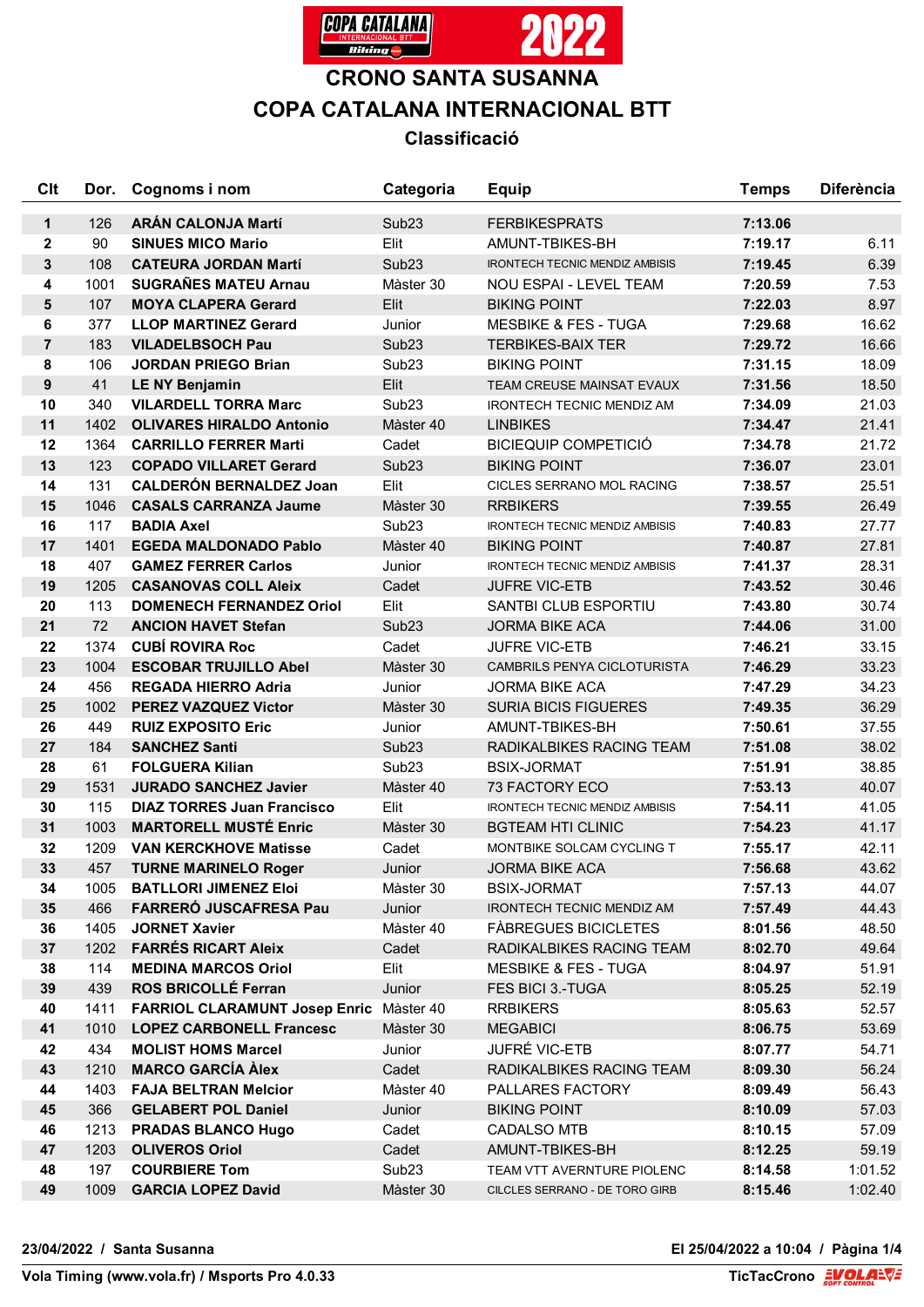

### **CRONO SANTA SUSANNA COPA CATALANA INTERNACIONAL BTT Classificació**

| Clt | Dor. | Cognoms i nom                      | Categoria         | <b>Equip</b>                          | <b>Temps</b> | <b>Diferència</b> |
|-----|------|------------------------------------|-------------------|---------------------------------------|--------------|-------------------|
| 50  | 442  | <b>SAEZ HERRERO Toni</b>           | Junior            | <b>TREK BICISPRINT SABADELL</b>       | 8:15.51      | 1:02.45           |
| 51  | 1253 | <b>PUJOL OLIVER Marc</b>           | Cadet             | <b>TERBIKES-BAIX TER</b>              | 8:16.82      | 1:03.76           |
| 52  | 408  | LLADÓ VILLALONGA Rafel             | Junior            | ES PEDAL C.C.                         | 8:16.96      | 1:03.90           |
| 53  | 435  | <b>VILA CARMONA Genís</b>          | Junior            | JUFRÉ VIC-ETB                         | 8:18.94      | 1:05.88           |
| 54  | 1324 | <b>LABAT Matys</b>                 | Cadet             | <b>LABAT</b>                          | 8:20.78      | 1:07.72           |
| 55  | 1407 | <b>HERRERA Diego</b>               | Màster 40         | <b>BAIXA UN PUNT BIKE SHOP</b>        | 8:21.25      | 1:08.19           |
| 56  | 1601 | <b>CARNICER Xavier</b>             | Màster 50         | <b>MASSI</b>                          | 8:22.05      | 1:08.99           |
| 57  | 1365 | <b>MARTINEZ MOLINA Santi</b>       | Cadet             | <b>TERBIKES-BAIX TER</b>              | 8:22.68      | 1:09.62           |
| 58  | 153  | <b>PONS SOLA Nil</b>               | Elit              | <b>IRONTECH TECNIC MENDIZ AMBISIS</b> | 8:23.14      | 1:10.08           |
| 59  | 1243 | <b>JULIÀ NOGUER Marc</b>           | Cadet             | RADIKALBIKES RACING TEAM              | 8:25.30      | 1:12.24           |
| 60  | 415  | <b>MIRANDA PARTERA Guillem</b>     | Junior            | <b>TREK STORE BICISPRINT</b>          | 8:26.30      | 1:13.24           |
| 60  | 175  | <b>TORRES CAMACHO Alberto</b>      | Sub <sub>23</sub> | FES BICI 3.-TUGA                      | 8:26.30      | 1:13.24           |
| 62  | 460  | <b>MARINA TORRES Marc</b>          | Junior            | ADDICT BIKES RACING TEAM              | 8:26.77      | 1:13.71           |
| 63  | 1206 | <b>HIERRO MAYOL Aleix</b>          | Cadet             | AMUNT-TBIKES-BH                       | 8:28.35      | 1:15.29           |
| 64  | 1603 | <b>ASENSIO CABANELL Joan Anton</b> | Màster 50         | <b>BIKESPORTS</b>                     | 8:28.87      | 1:15.81           |
| 65  | 1460 | <b>COLLADOS GARRIGA Cristian</b>   | Màster 40         | <b>CICLES SERRANO</b>                 | 8:29.49      | 1:16.43           |
| 66  | 426  | <b>GOMES DUARTE Nuno Miguel</b>    | Junior            | <b>JORMA BIKE ACA</b>                 | 8:29.51      | 1:16.45           |
| 67  | 444  | <b>CANALS SAEZ Jordi</b>           | Junior            | <b>CICLES SANS</b>                    | 8:32.24      | 1:19.18           |
| 68  | 141  | <b>GÓMEZ ROJAS Eduardo</b>         | Elit              | <b>BIKEXTREM VILADECANS</b>           | 8:33.27      | 1:20.21           |
| 69  | 1101 | <b>BACHS BOIX Adrià</b>            | Màster 30         | <b>TERBIKES-BAIX TER</b>              | 8:33.52      | 1:20.46           |
| 70  | 1457 | <b>SOLANO TORNER Jordi</b>         | Màster 40         | COLLBAIX CELLER EL MOLÍ               | 8:34.35      | 1:21.29           |
| 71  | 461  | <b>FONT CABEZAS Pol</b>            | Junior            | <b>BICIEQUIP COMPETICIÓ</b>           | 8:35.53      | 1:22.47           |
| 72  | 127  | <b>GARCIA ESCRIBANO Juan Luis</b>  | Elit              | <b>BSJ BIKES</b>                      | 8:37.52      | 1:24.46           |
| 73  | 1417 | <b>BARON Ricardo</b>               | Màster 40         | <b>BAIXAUNPUNT</b>                    | 8:37.89      | 1:24.83           |
| 74  | 1332 | <b>SOLER CAPDEVILA Albert</b>      | Cadet             | <b>TREK BICISPRINT SABADELL</b>       | 8:38.58      | 1:25.52           |
| 75  | 451  | SITJÀ GIFREU Aniol                 | Junior            | RADIKALBIKES RACING TEAM              | 8:40.63      | 1:27.57           |
| 76  | 1044 | <b>THOMAS Vincent</b>              | Màster 30         | <b>TEAM NIMES CYCLISME</b>            | 8:42.60      | 1:29.54           |
| 77  | 341  | <b>TEMPRANO FERNANDEZ Martí</b>    | Sub <sub>23</sub> | <b>BICI 3.0</b>                       | 8:43.17      | 1:30.11           |
| 78  | 1225 | <b>MANRESA CATALÀ Hervé</b>        | Cadet             | <b>IRONTECH TECNIC MENDIZ AM</b>      | 8:44.17      | 1:31.11           |
| 79  | 1096 | <b>PLANAS MOLINA Arnau</b>         | Màster 30         | <b>SERGIO BIKE</b>                    | 8:44.36      | 1:31.30           |
| 80  | 1368 | <b>TORRENT ALSINA Jan</b>          | Cadet             | RADIKALBIKES RACING TEAM              | 8:45.28      | 1:32.22           |
| 81  | 1047 | <b>MACIAS SALCEDO Javi</b>         | Màster 30         | AYATS CYCLES-PISCINES BRAVI           | 8:46.24      | 1:33.18           |
| 82  | 455  | <b>MARZAL ALTEMIR Leo</b>          | Junior            | BIKEPARK BAUHAUS TORREDEMBARRA        | 8:47.14      | 1:34.08           |
| 83  | 1019 | <b>ZARROURI Nabil</b>              | Màster 30         | <b>MTBIKER'S</b>                      | 8:47.29      | 1:34.23           |
| 84  | 1650 | <b>MILLÁN VELASCO Antonio</b>      | Màster 50         | RANDONNEUR CULTURA CICLISTA           | 8:47.72      | 1:34.66           |
| 85  | 1219 | <b>CRUZ PEREZ Joel</b>             | Cadet             | AMUNT-TBIKES-BH                       | 8:48.03      | 1:34.97           |
| 86  | 517  | <b>DORADO PORTO Yago</b>           | Junior            | CAT BIKE FLUB CICLISTA                | 8:49.22      | 1:36.16           |
| 87  | 1426 | <b>GONZÁLEZ NAVA Rubén Angel</b>   | Màster 40         | IRONTECH TECNIC MENDIZ AM             | 8:49.27      | 1:36.21           |
| 88  | 1056 | <b>RUIZ ANGLADA Edu</b>            | Màster 30         | <b>BAIXA UN PUNT BIKE SHOP</b>        | 8:49.64      | 1:36.58           |
| 89  | 568  | <b>CAMPAS TOLOSA Biel</b>          | Junior            | <b>JUFRÉ VIC-ETB</b>                  | 8:50.03      | 1:36.97           |
| 90  | 1222 | <b>FERREIRA Tom</b>                | Cadet             | TEAM VTT HAUTE GARONNE                | 8:51.23      | 1:38.17           |
| 91  | 1214 | <b>GONZALEZ CANO Alex</b>          | Cadet             | <b>BICIEQUIP COMPETICIÓ</b>           | 8:51.67      | 1:38.61           |
| 92  | 1278 | <b>WESTHOFF MOLINAS Nil</b>        | Cadet             | <b>TERBIKES-BAIX TER</b>              | 8:52.30      | 1:39.24           |
| 93  | 1244 | <b>VIZCAINO Oriol</b>              | Cadet             | AMUNT-TBIKES-BH                       | 8:52.48      | 1:39.42           |
| 94  | 1075 | <b>ROIG TURRA Sergi</b>            | Màster 30         | <b>SURIA BICIS FIGUERES</b>           | 8:53.02      | 1:39.96           |
| 95  | 1261 | <b>MOLINERO OLIVERAS Adrià</b>     | Cadet             | RADIKALBIKES RACING TEAM              | 8:53.55      | 1:40.49           |
| 96  | 1421 | <b>ESTEVEZ Pablo</b>               | Màster 40         | <b>BAIXA UN PUNT BIKE SHOP</b>        | 8:53.96      | 1:40.90           |
| 97  | 458  | <b>SASPLUGAS VAZQUEZ Bernat</b>    | Junior            | <b>JORMA BIKE ACA</b>                 | 8:54.01      | 1:40.95           |
| 98  | 443  | <b>CAMPMOL PAYET Martí</b>         | Junior            | RADICALBIKES RACING TEAM              | 8:54.14      | 1:41.08           |
| 99  | 133  | DE DIOS CRESPO Aitor               | Elit              | <b>MESBIKE &amp; FES - TUGA</b>       | 8:54.69      | 1:41.63           |
| 100 | 254  | <b>JIMENEZ TOBAL Axel</b>          | Elit              | INTEGRAL CAR KIA PC MORENITO          | 8:55.74      | 1:42.68           |

**23/04/2022 / Santa Susanna El 25/04/2022 a 10:04 / Pàgina 2/4**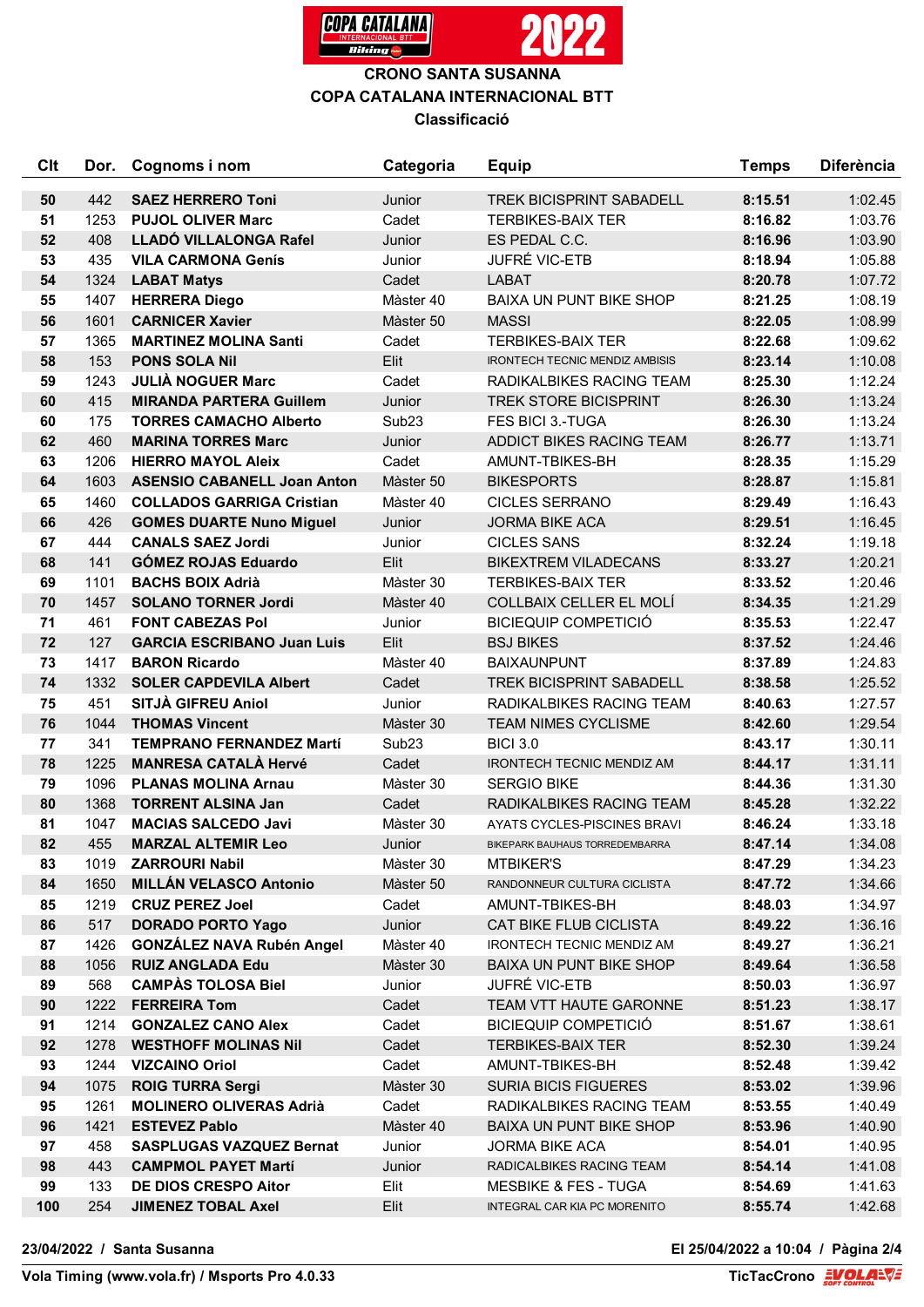

### **CRONO SANTA SUSANNA COPA CATALANA INTERNACIONAL BTT Classificació**

| C <sub>It</sub> | Dor. | Cognoms i nom                       | Categoria         | <b>Equip</b>                     | <b>Temps</b> | <b>Diferència</b> |
|-----------------|------|-------------------------------------|-------------------|----------------------------------|--------------|-------------------|
| 101             | 216  | <b>MUNTADA MELET Joan</b>           | Elit              | <b>ACO</b>                       | 8:56.86      | 1:43.80           |
| 102             | 134  | <b>RESINA COLOMÉ Sergi</b>          | Elit              | <b>BIKING POINT</b>              | 8:57.20      | 1:44.14           |
| 103             | 1254 | <b>MARTÍNEZ DOS SANTOS Adrià</b>    | Cadet             | RADIKALBIKES RACING TEAM         | 8:57.69      | 1:44.63           |
| 104             | 448  | <b>VENEGAS RAMOS Marc</b>           | Junior            | AMUNT-TBIKES-BH                  | 8:57.70      | 1:44.64           |
| 105             | 1416 | <b>MARTI ANGLADA David</b>          | Màster 40         | <b>SURIA BICIS FIGUERES</b>      | 8:58.23      | 1:45.17           |
| 106             | 1310 | <b>PUNSET SUESCUN Nil</b>           | Cadet             | <b>IRONTECH TECNIC MENDIZ AM</b> | 8:59.79      | 1:46.73           |
| 107             | 1375 | <b>DA CUNHA CARDOSO Cesar</b>       | Cadet             | <b>JORMA BIKE ACA</b>            | 9:01.25      | 1:48.19           |
| 108             | 1477 | <b>GUIX BALLESTEROS Romà</b>        | Màster 40         | FES BICI 3.-TUGA                 | 9:03.34      | 1:50.28           |
| 109             | 1419 | <b>VALERIO SANCHEZ Miguel Angel</b> | Màster 40         | <b>MESBIKE &amp; FES - TUGA</b>  | 9:03.71      | 1:50.65           |
| 110             | 1258 | <b>CERVANTES CARDENAL Nil</b>       | Cadet             | RADIKALBIKES RACING TEAM         | 9:04.96      | 1:51.90           |
| 111             | 1373 | <b>TUGUES TORRENT Jan</b>           | Cadet             | MIG SEGRE BIKE CLUB              | 9:05.39      | 1:52.33           |
| 112             | 1605 | <b>LLAUDET BROS Miquel</b>          | Màster 50         | MIG SEGRE BIKE CLUB              | 9:06.27      | 1:53.21           |
| 113             | 1607 | <b>SOLÉ LLOP Màrius</b>             | Màster 50         | <b>MESBIKE &amp; FES - TUGA</b>  | 9:06.83      | 1:53.77           |
| 114             | 573  | <b>PERICAY CUFÍ Ernest</b>          | Junior            | <b>TERBIKES BAIXTER</b>          | 9:07.30      | 1:54.24           |
| 115             | 1612 | <b>ESPINALT SUCARRATS Jordi</b>     | Màster 50         | <b>MESBIKE &amp; FES - TUGA</b>  | 9:08.81      | 1:55.75           |
| 116             | 203  | <b>SANCHEZ-PALENCIA CRESPO Pol</b>  | Sub <sub>23</sub> | <b>LA TORRETA BIKE</b>           | 9:09.36      | 1:56.30           |
| 117             | 570  | <b>MIRALLES BOIXADERA Josep</b>     | Junior            | <b>BIKE KIDS TBELLES TEAM</b>    | 9:10.25      | 1:57.19           |
| 118             | 374  | <b>ILLA FABREGAS Arnau</b>          | Junior            | JUFRÉ VIC-ETB                    | 9:11.17      | 1:58.11           |
| 119             | 1246 | <b>PORTAS VALENTÍ Ferran</b>        | Cadet             | RADIKALBIKES RACING TEAM         | 9:11.65      | 1:58.59           |
| 120             | 1220 | <b>VERDAGUER Roc</b>                | Cadet             | <b>BICIEQUIP COMPETICIÓ</b>      | 9:12.24      | 1:59.18           |
| 121             | 1414 | DE LA TORRE CARREÑO Juan Carlos     | Màster 40         | ADDICT BIKES RACING TEAM         | 9:14.31      | 2:01.25           |
| 122             | 1276 | <b>PEITAVI BAREA Job</b>            | Cadet             | PURITO-TADESAN-NURIA             | 9:16.49      | 2:03.43           |
| 123             | 1427 | PEÑA GALDEANO Ruben                 | Màster 40         | <b>BICIEQUIP COMPETICIÓ</b>      | 9:17.06      | 2:04.00           |
| 124             | 1250 | <b>CAMPS CLAPERA Jordi</b>          | Cadet             | JUFRE VIC-ETB                    | 9:22.18      | 2:09.12           |
| 125             | 1226 | <b>XAMPENY SORIANO Marc</b>         | Cadet             | <b>BTT FORNELLS</b>              | 9:23.21      | 2:10.15           |
| 126             | 1529 | <b>ABIAN MOÑUX Eduardo</b>          | Màster 40         | <b>ISARBIKES</b>                 | 9:26.52      | 2:13.46           |
| 127             | 1615 | <b>MOLANO TAPIA Genaro</b>          | Màster 50         | <b>MESBIKE &amp; FES - TUGA</b>  | 9:26.81      | 2:13.75           |
| 128             | 1424 | <b>VALVERDE BROS Manuel</b>         | Màster 40         | <b>BIKING POINT</b>              | 9:26.92      | 2:13.86           |
| 129             | 191  | <b>PAGES LAVANDERO Gerard</b>       | Sub <sub>23</sub> | <b>BICIEQUIP COMPETICIÓ</b>      | 9:32.55      | 2:19.49           |
| 130             | 1272 | <b>MONFULLEDA ROCA Oleguer</b>      | Cadet             | <b>IRONTECH TECNIC MENDIZ AM</b> | 9:36.70      | 2:23.64           |
| 131             | 1422 | <b>VILLAMURT MABRAS Santi</b>       | Màster 40         | MESBIKE&FES-TUGA                 | 9:38.47      | 2:25.41           |
| 132             | 1423 | <b>SOLA RAMOS Marc</b>              | Màster 40         | <b>BIKING POINT</b>              | 9:38.63      | 2:25.57           |
| 133             | 1288 | <b>GIL QUERALT LIUÍS</b>            | Cadet             | MONTBIKE SOLCAM CYCLING T        | 9:40.18      | 2:27.12           |
| 134             | 1659 | <b>TUGUES MARSOL Josep</b>          | Màster 50         | MIG SEGRE BIKE CLUB              | 9:40.72      | 2:27.66           |
| 135             | 475  | <b>CASABÓ TARRÉS Oriol</b>          | Junior            | <b>TERBIKES-BAIX TER</b>         | 9:49.92      | 2:36.86           |
| 136             | 1344 | <b>GÜELL MOYA Joan</b>              | Cadet             | MONTBIKE SOLCAM CYCLING T        | 9:50.41      | 2:37.35           |
| 137             | 1223 | <b>CASTRO MARTINEZ Oscar</b>        | Cadet             | AMUNT-TBIKES-BH                  | 10:09.11     | 2:56.05           |
| 138             | 150  | <b>VIDAL DOMINGUEZ Marc</b>         | Sub <sub>23</sub> | LA TORRETA BIKE                  | 10:09.88     | 2:56.82           |
| 139             | 1708 | <b>BATLLORI MASSANAS Pere</b>       | Màster 60         | <b>BSIX-JORMAT</b>               | 10:24.36     | 3:11.30           |
| 140             | 1294 | LLEÓ Tim                            | Cadet             | <b>BGTEAM HTI CLINIC</b>         | 10:31.00     | 3:17.94           |
| 141             | 1331 | <b>SANCHEZ MOLINE Bernat</b>        | Cadet             | <b>JORMA BIKE ACA</b>            | 11:03.58     | 3:50.52           |
| 142             | 1619 | <b>SCHMIDT LACOMBE Pere</b>         | Màster 50         | SARRIÀ DE TER CLUB CICLISTA      | 13:34.96     | 6:21.90           |
| 143             | 1703 | <b>BRAU ICART Jaime</b>             | Màster 60         | U.C.F.                           | 14:16.20     | 7:03.14           |

#### **Absents**

| <b>200</b> | POTTIER Raphaël            | Sub23     | OMNIUM CYCLISTE RAPHAËLOIS      |
|------------|----------------------------|-----------|---------------------------------|
| 452        | <b>MOLANO PIÑERO David</b> | Junior    | <b>MESBIKE &amp; FES - TUGA</b> |
|            | 1404 PUIG PUJOL David      | Màster 40 | <b>BIKING POINT</b>             |
|            | 1428 MARTINEZ PAGÈS Marti  | Màster 40 | TERBIKES-BAIX TER               |
|            | 1429 ESQUE YAÑEZ Pere      | Màster 40 | <b>BICI 3.0</b>                 |

#### **23/04/2022 / Santa Susanna El 25/04/2022 a 10:04 / Pàgina 3/4**